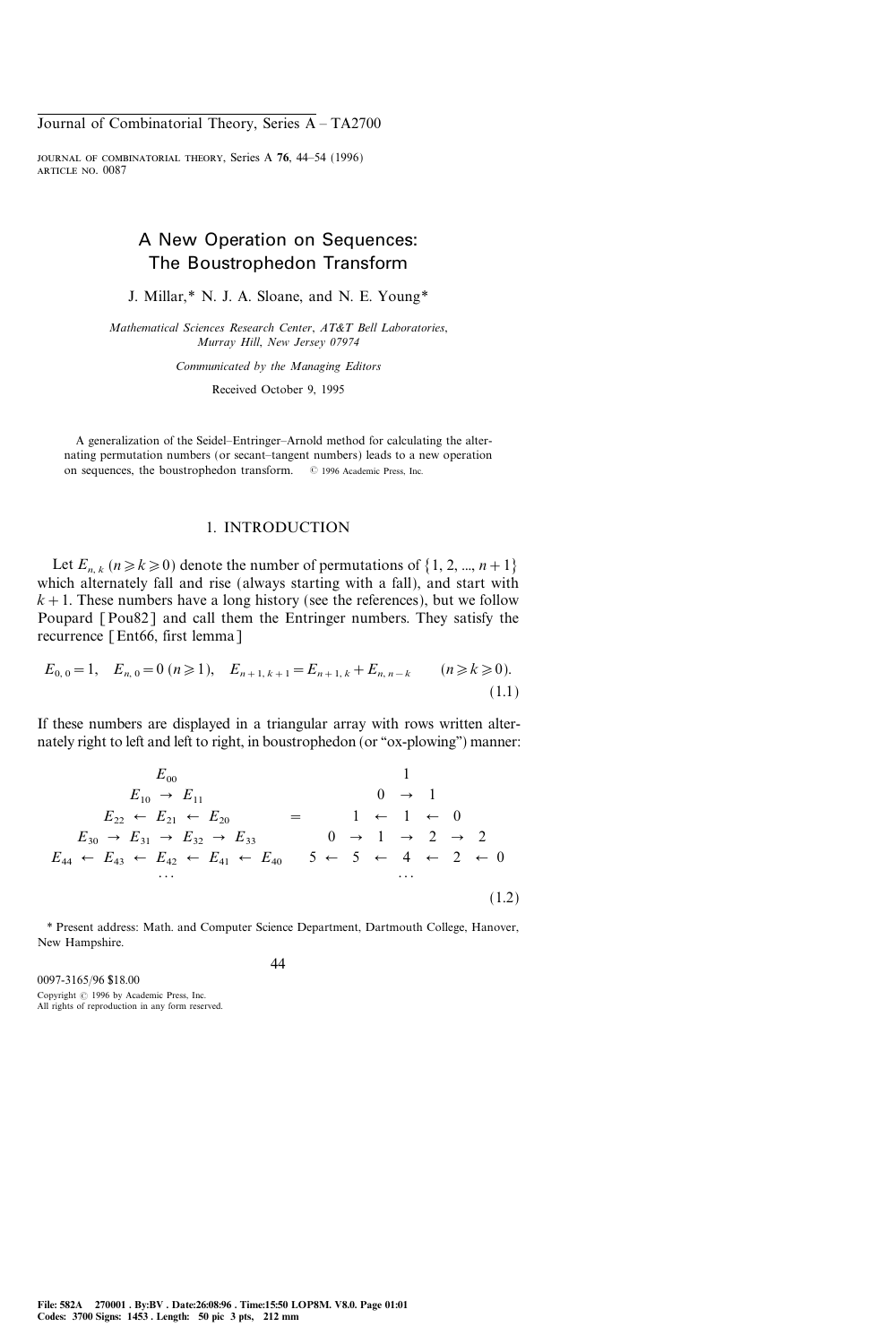then the entries are filled in by the rule that each row (after the zeroth) begins with a 0 and every subsequent entry is the sum of the previous entry in the same row and the entry above it in the previous row.

The earliest reference we have seen for this elegant observation is Arnold [Arn91], who refers to  $(1.2)$  as the Euler-Bernoulli triangle, but it may well be of much older origin. Dumont [Dum95] refers to (1.2) as the Seidel-Entringer-Arnold triangle, referring to Seidel [Sei77].

The numbers  $E_n := E_{n,n}$  appearing at the ends of the rows in (1.2) give the total number of permutations of  $\{1, 2, ..., n\}$  that alternately fall and rise, i.e. the number of "down-up permutations" of  $n$  things. The history of these numbers goes back to André [And79], [And81], [Com74], [Sch61]. They have exponential generating function (e.g.f.)

$$
\mathcal{E}(x) = \sum_{n=0}^{\infty} E_n \frac{x^n}{n!} = \sec x + \tan x.
$$
 (1.3)

Conway and Guy [CG96] call (1.2) the zig-zag triangle and the  $E_n$  the zig-zag permutation numbers. The Entringer numbers have also been shown to enumerate several classes of rooted planar trees as well as other mathematical objects [Arn91], [Arn92], [Kem33], [KPP94], [Pou82].

Guy [Guy95] observed that if the entries at the beginnings of the rows in  $(1.2)$  are changed from  $1, 0, 0, 0, ...$  to say  $1, 1, 1, 1, ...$ , or  $1, 2, 4$ , 8, 16, ..., etc., then the numbers at the ends of the rows form interestinglooking sequences not to be found in [SP95]. Using 1, 1, 1, ... for example the triangle becomes

> 1 (1.4) 1 2 431 15 89 24 23 18 10 1 1 25 48 66 76 77  $\ddot{\phantom{1}}$ .

yielding the sequence

$$
1, 2, 4, 9, 24, 77, 294, 1309, \dots
$$
\n
$$
(1.5)
$$

Guy asked if anything could be said about generating functions or combinatorial interpretations for these sequences. The purpose of this note is to answer this question.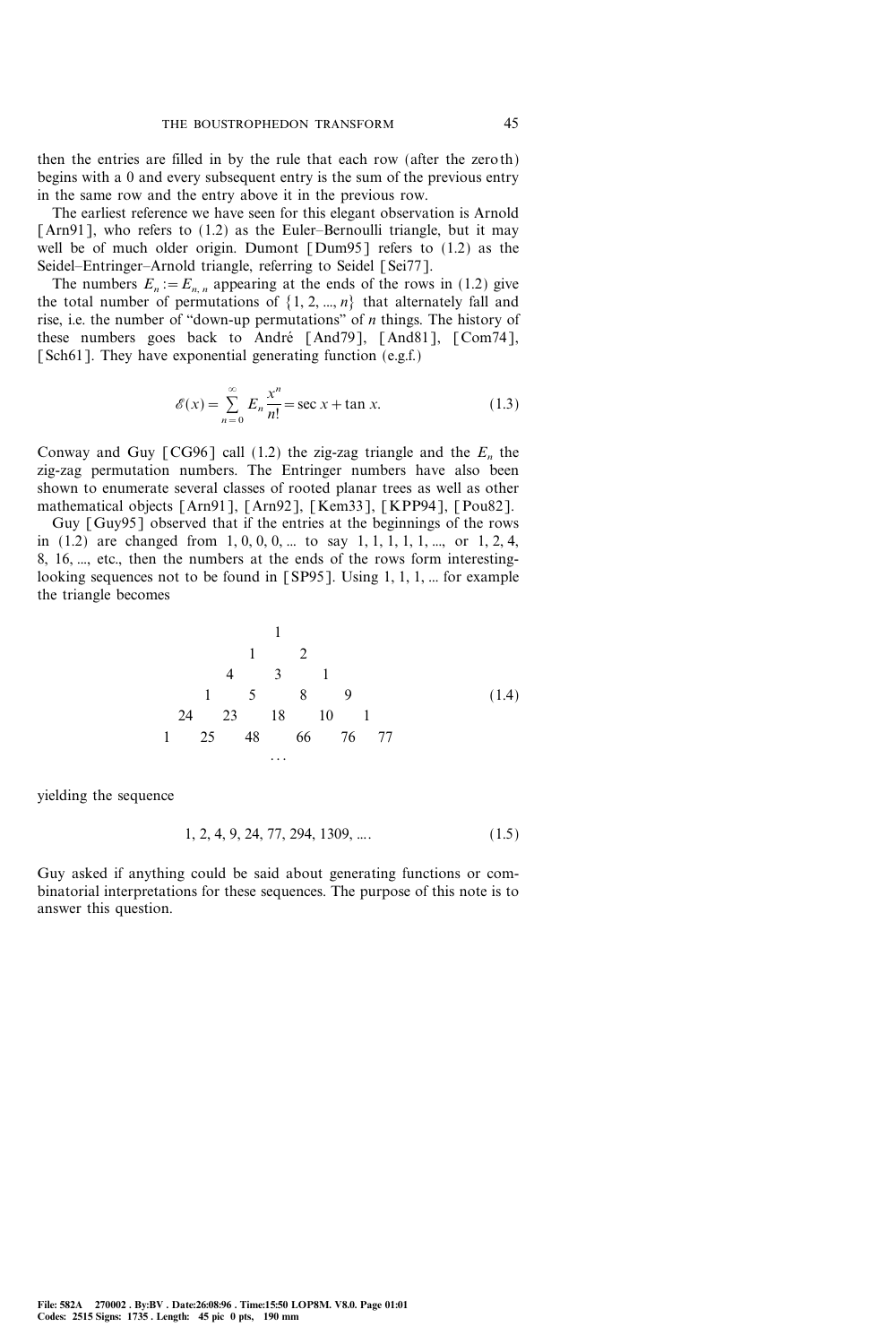### 2. THE BOUSTROPHEDON TRANSFORM

Given a sequence<sup>1</sup>  $\mathbf{a} = (a_1, a_1, a_2, ...)$  we define its boustrophedon transform to be the sequence  $\mathbf{b}=(b_0, b_1, b_2, ...)$  produced by the triangle

$$
a_0 = b_0
$$
  
\n
$$
a_1 \rightarrow b_1 = a_0 + a_1
$$
  
\n
$$
b_2 = a_1 + a_2 + b_1 \leftarrow a_2 + b_1 \leftarrow a_2
$$
  
\n
$$
a_3 \rightarrow a_3 + b_2 \rightarrow a_2 + a_3 + b_1 + b_2 \rightarrow b_3 = 2a_2 + a_3 + b_1 + b_2
$$
  
\n... (2.1)

when it is filled in using the rule described in Section 1. Formally, the entries  $T_{n,k}$   $(n \ge k \ge 0)$  in the triangle are defined by

$$
T_{n,0} = a_n \t (n \ge 0),
$$
  
\n
$$
T_{n+1,k+1} = T_{n+1,k} + T_{n,n-k} \t (n \ge k \ge 0),
$$
\t(2.2)

and then

$$
b_n = T_{n,n} \qquad (n \geqslant 0).
$$

Although many operations on sequences have been studied in the past (see [BS95] and the references therein), this transformation appears to have been overlooked.

THEOREM 1. The boustrophedon transform **b** of a sequence **a** is given by

$$
b_n = \sum_{k=0}^{n} {n \choose k} a_k E_{n-k}, \qquad (n \ge 0), \qquad (2.3)
$$

$$
a_n = \sum_{k=0}^n (-1)^{n-k} \binom{n}{k} b_k E_{n-k}, \qquad (n \ge 0), \tag{2.4}
$$

and the e.g.f.'s of **b** and **a** are related by

$$
\mathcal{B}(x) = (\sec x + \tan x) \mathcal{A}(x). \tag{2.5}
$$

*Proof.* We redraw (2.1) as a directed graph  $\Gamma$  whose nodes are labeled by the numbers  $T_{n,k}$  (see Fig. 1). Let  $\pi(n, k, i)$  denote the number of paths

 $1$  In this paper we consider only integer-valued sequences, although the transformation can be applied to sequences over any ring.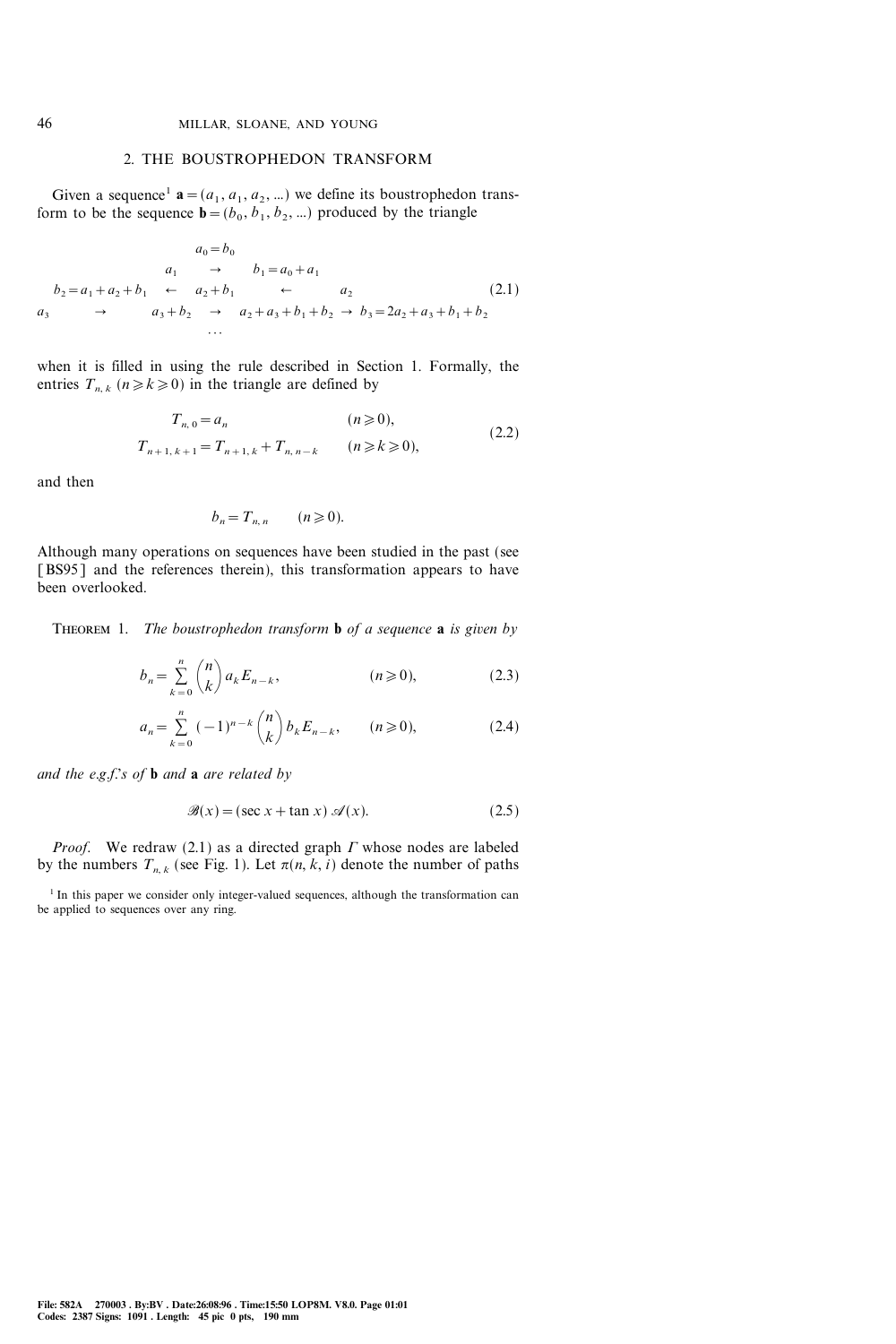

FIG. 1. Directed graph  $\Gamma$  underlying the boustrophedon transform.

in  $\Gamma$  from the node labeled  $T_{i,0}$  to the node labeled  $T_{n,k}$ . It follows from the rule for constructing the triangle that the numbers  $T_{n,k}$  are given by

$$
T_{n,k} = \sum_{i=0}^{n} \pi(n,k,i)a_i.
$$
 (2.7)

From Section 1 we know that the boustrophedon transform of the sequence 1, 0, 0, 0, ... is  $E_0$ ,  $E_1$ ,  $E_2$ ,  $E_3$ , ..., and so (from (2.7))

$$
E_n = \pi(n, n, 0) \qquad (n \ge 0). \tag{2.8}
$$

We will give a direct proof of this (although of course it is known result, cf. [Arn92]), in order to establish a bijection between paths in  $\Gamma$  and up-down permutations.

PROPOSITION 1.  $\pi(n, n, 0)$  is equal to  $E_n$ , the number of down-up permutations of  $\{1, 2, ..., n\}$ .

*Proof.* Let P be a path in  $\Gamma$  from the top node to the node labeled  $T_{n,n}$ . (Figure 2 shows an example for  $n=5$ .) Let  $T_{i,f(i)}$  be the label of the node where P arrives at level  $i$  ( $1 \le f(i) \le i \le n$ ). We construct a box diagram to represent  $P$  by the following procedure (see Fig. 3). The bottom row contains *n* boxes labeled 1, ..., *n* from left to right (if *n* is even) or from right to left (if *n* is odd). The box labeled  $f(n)$  is starred. We now repeatedly place a row of boxes above the empty boxes, putting a star in the  $f(i)$ th box, always counting from the left if  $i$  is even or from the right if  $i$  is odd, for  $i=n-1, n-2, ..., 1$ .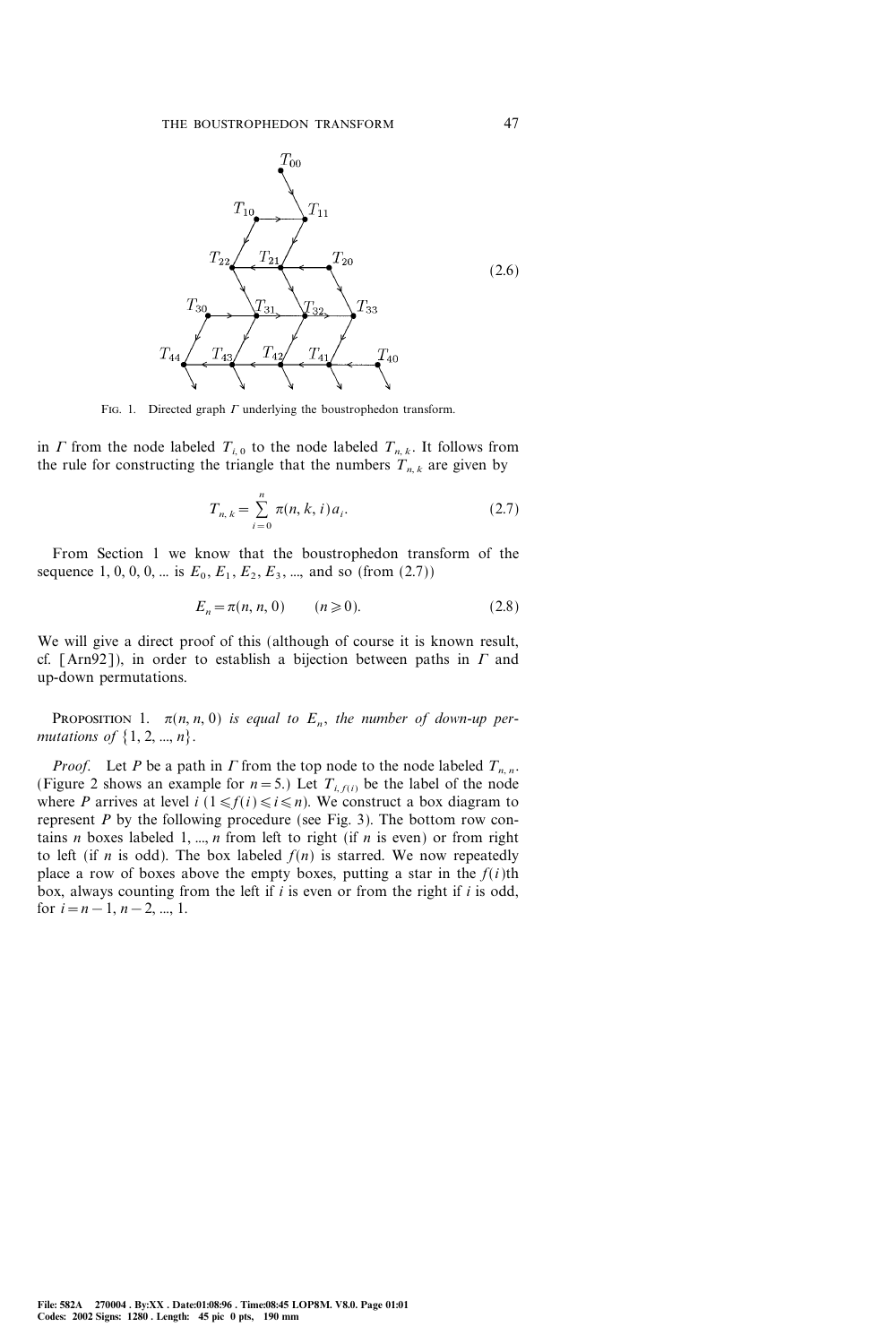

FIG. 2. A path from  $T_{0,0}$  to  $T_{5,5}$ .

We convert the box diagram into a permutation of  $\{1, ..., n\}$  by reading the rows from the bottom up and recording the number at the foot of the column containing the star. (The permutation corresponding to the above example is  $(3, 1, 4, 2, 5)$ .) We omit the easy verification that this process defines a bijection between paths and down-up permutations.  $\blacksquare$ 

PROPOSITION 2.

$$
\pi(n, n, k) = {n \choose k} E_{n-k}, \quad \text{for} \quad 0 \le k \le n.
$$

Sketch of Proof. Consider a path from the node labeled  $T_{k,0}$  to the node labeled  $T_{n,n}$ , such as the path from  $T_{4,0}$  to  $T_{9,9}$  shown in Fig. 4. The procedure used in the proof of Proposition 1 converts this into a box diagram, which for this example is shown in Fig. 5. The columns that do not contain stars identify one of the  $\binom{n}{k}$  k-subsets of  $\{1, ..., n\}$ , while the starred columns themselves form a box diagram (in this case it is that shown in Fig. 3) that identifies a down-up permutation of  $\{1, ..., n-k\}$ .



FIG. 3. Box diagram corresponding to path  $P$  in Fig. 2.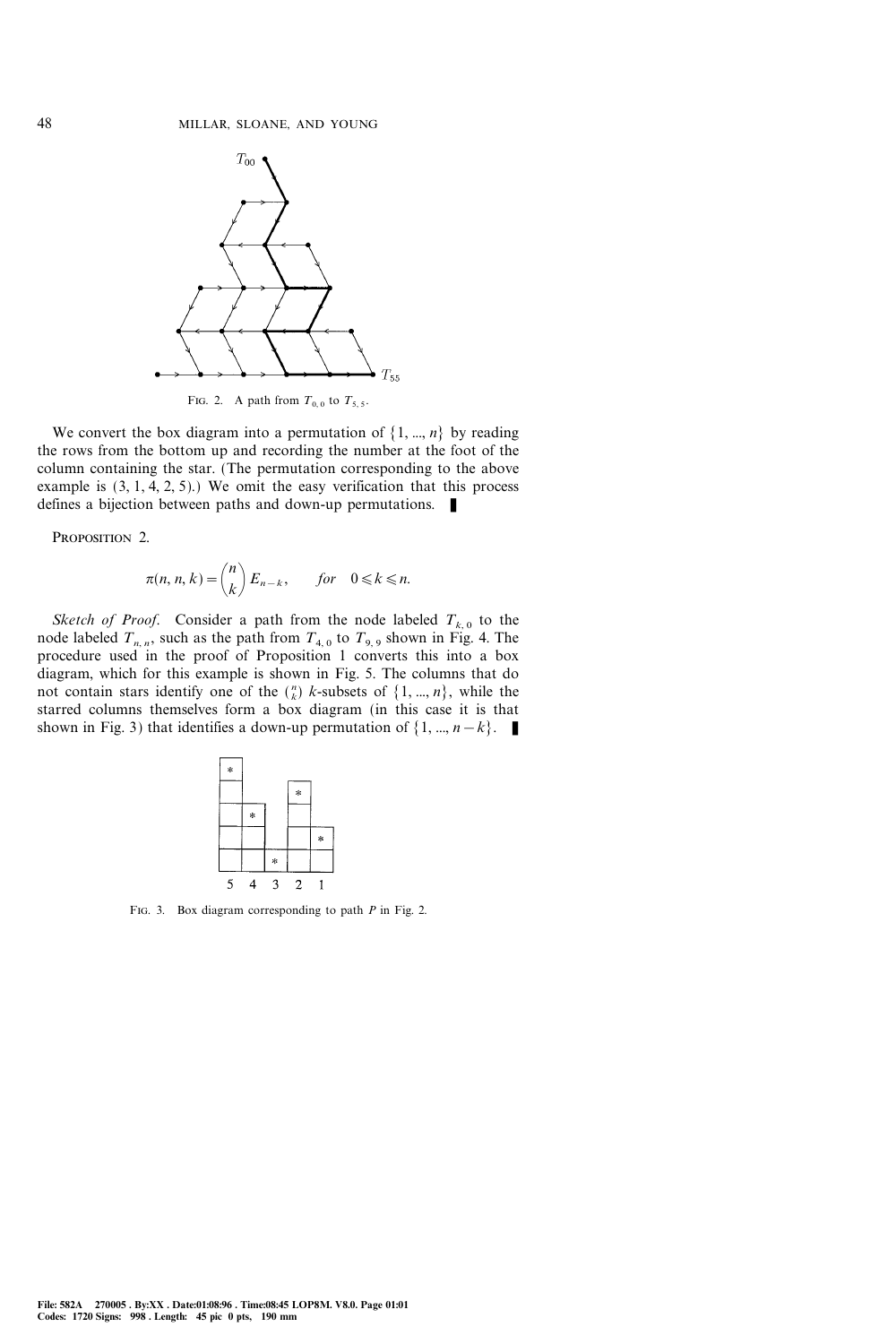

FIG. 4. A path from  $T_{4,0}$  to  $T_{9,9}$ .

From Proposition 2 and (2.7) we obtain

$$
b_n = T_{n,n} = \sum_{k=0}^n \binom{n}{k} E_{n-k} a_k,
$$

which establishes (2.3). Eqs. (2.5) and (2.4) now follow immediately. This completes the proof of the theorem.  $\blacksquare$ 

Remark. With only a little more effort we can determine all the "boustrophedon numbers"  $\pi(n, k, i)$ . Note that  $\pi(n, 0, i)=0$  for  $n\geq 1$ ,  $0 \le i \le n-1$ , and  $\pi(n, 0, n)=1$ .



Fig. 5. Box diagram for path shown in Fig. 4.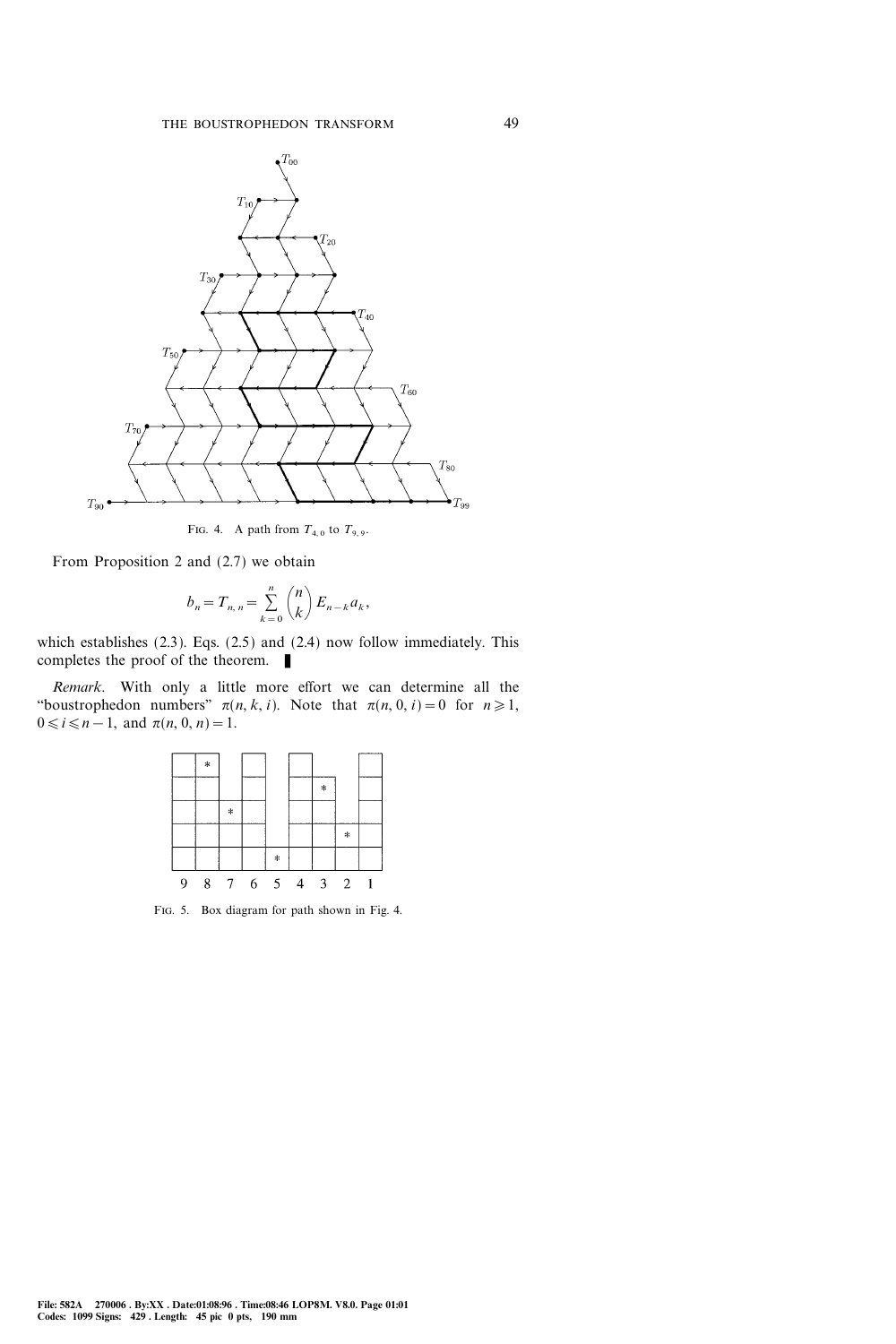PROPOSITION 3. For  $n \geq 1, 0 \leq k \leq n-1$ ,

$$
\pi(n, k, 0) = E_{n, k} = \sum_{r=0}^{\left[\frac{k}{2}-1\right)/2} (-1)^r {k \choose 2r+1} E_{n-2r-1}.
$$

*Proof.*  $\pi(n, k, 0) = E_{n, k}$  follows from (2.7) and the definition of  $E_{n, k}$  (see (1.2)), and the formula for  $E_{n,k}$  is given in [Ent66].

*Remark*. If the path is extended to reach the node labeled  $T_{n+1, n+1}$ , the corresponding box diagram has the same format as those arising in Proposition 1, except that the star in the last row is constrained to appear in the box labeled  $k+1$ .

PROPOSITION 4. For  $n \ge 2$ ,  $0 < k < n$ ,  $0 < i \le n$ ,

$$
\pi(n, k, i) = \sum_{s=0}^{\min\{k, n-i\}} {k \choose s} {n-k \choose n-i-s} \pi(n-i, s, 0).
$$
 (2.9)

Sketch of Proof. Consider a path P from  $T_{i,0}$  to  $T_{n,k}$ , and complete it to a path Q from  $T_{i,0}$  to  $T_{n+1,n+1}$  by extending P by a downward sloping edge and a series of horizontal edges, as illustrated in Fig. 6. We form the



Fig. 6. Path from  $T_{2,0}$  to  $T_{6,4}$  (solid line) and its continuation to  $T_{7,7}$  (broken line).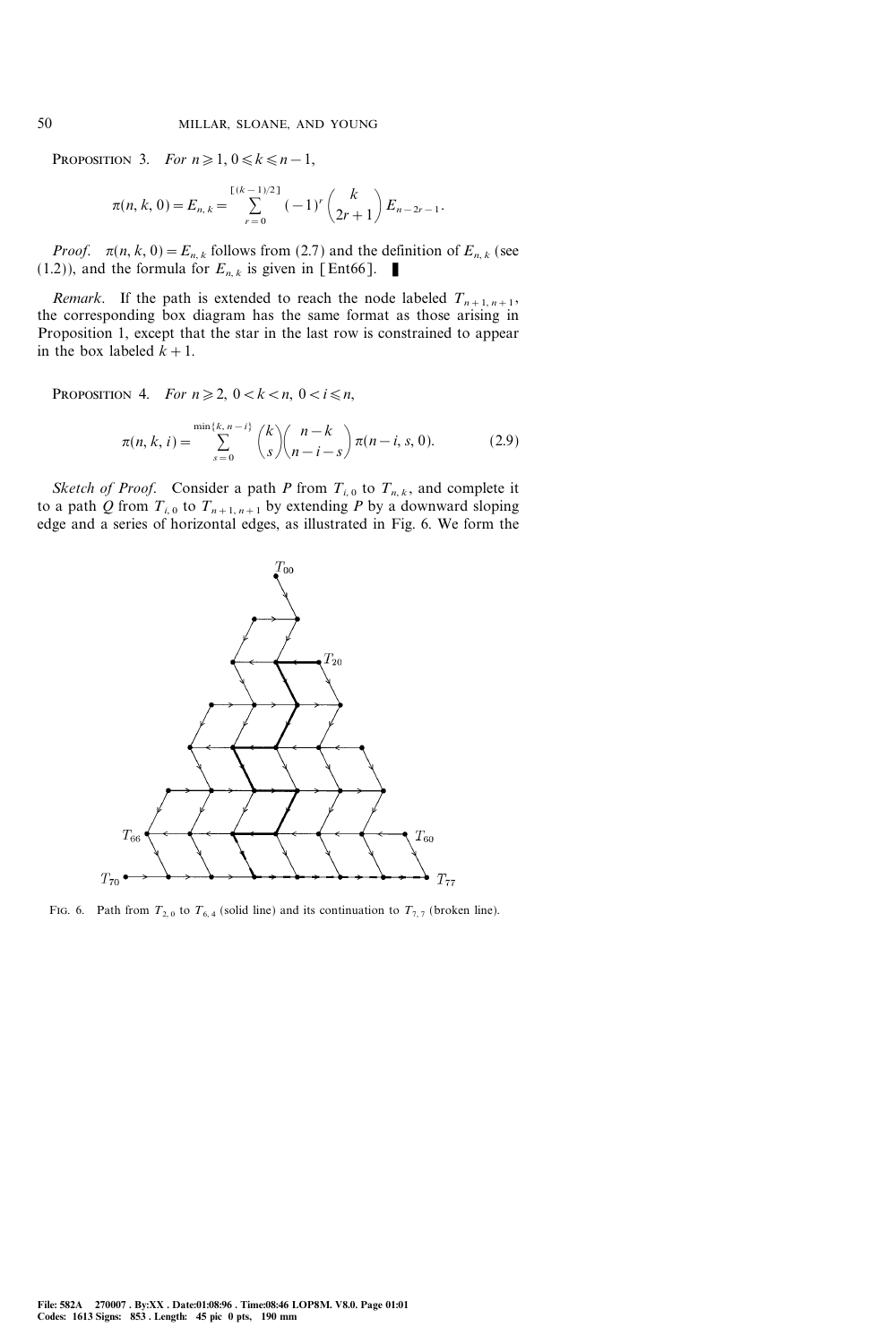

Fig 7. (a) Box diagram corresponding to path shown in Fig. 6. (b) Reduced box diagram, representing path of type  $\pi$ (4, 3, 0).

box diagram for Q, as in Proposition 2 (see Fig. 7a). After deleting all the unstarred columns we obtain the box diagram for a path of type  $\pi(n-i, s, 0)$ , for some s (Fig. 7b).

In the box diagram for  $Q$  itself, the star in the last row divides the remaining stars into two sets of sizes s (to the right) and  $n-i-s$  (to the left), and the binomial coefficients in (2.9) count the ways in which the corresponding columns can be selected.

Propositions 1–4 together express all the boustrophedon numbers in terms of the  $E_n$ 's, and via (2.7) give an explicit formula for every entry in the triangle (2.1).

### 3. COMBINATORIAL INTERPRETATIONS AND EXAMPLES

Equation (2.3) yields many possible combinatorial interpretations for the numbers  $b_n$ . For example, if  $a_n$  is the number of arrangements of n labeled objects so that they have some property  $Q$ , then  $b_n$  is the number of ways of dividing  $n$  objects into two groups so that the first group has property O and the second forms a down-up sequence. Since  $E_n$  is also the number of ordered binary trees on *n* nodes (cf. [Pou82], [KPP94]), other interpretations for the  $b_n$  can be given in terms of graphs.

EXAMPLE 1. We can see now that (1.5) has e.g.f.  $e^x$ (sec x + tan x), and that the *n*th term of this sequence gives the number of ways we can form a down-up sequence of some length  $l \ge 0$  from  $\{1, ..., n\}$ . E.g. for  $n=3$  there are 9 possibilities:  $\phi$ , 1, 2, 3, 21, 31, 32, 213, 312.

Example 2. The boustrophedon transform of the Bell numbers (cf. [SP95], Fig. M4981) produces the sequence 1, 2, 5, 16, 60, 258, ..., whose nth term gives the number of ways to take blocks labeled 1, ..., n and to partition some of them into heaps and to arrange the rest so they form a down-up sequence.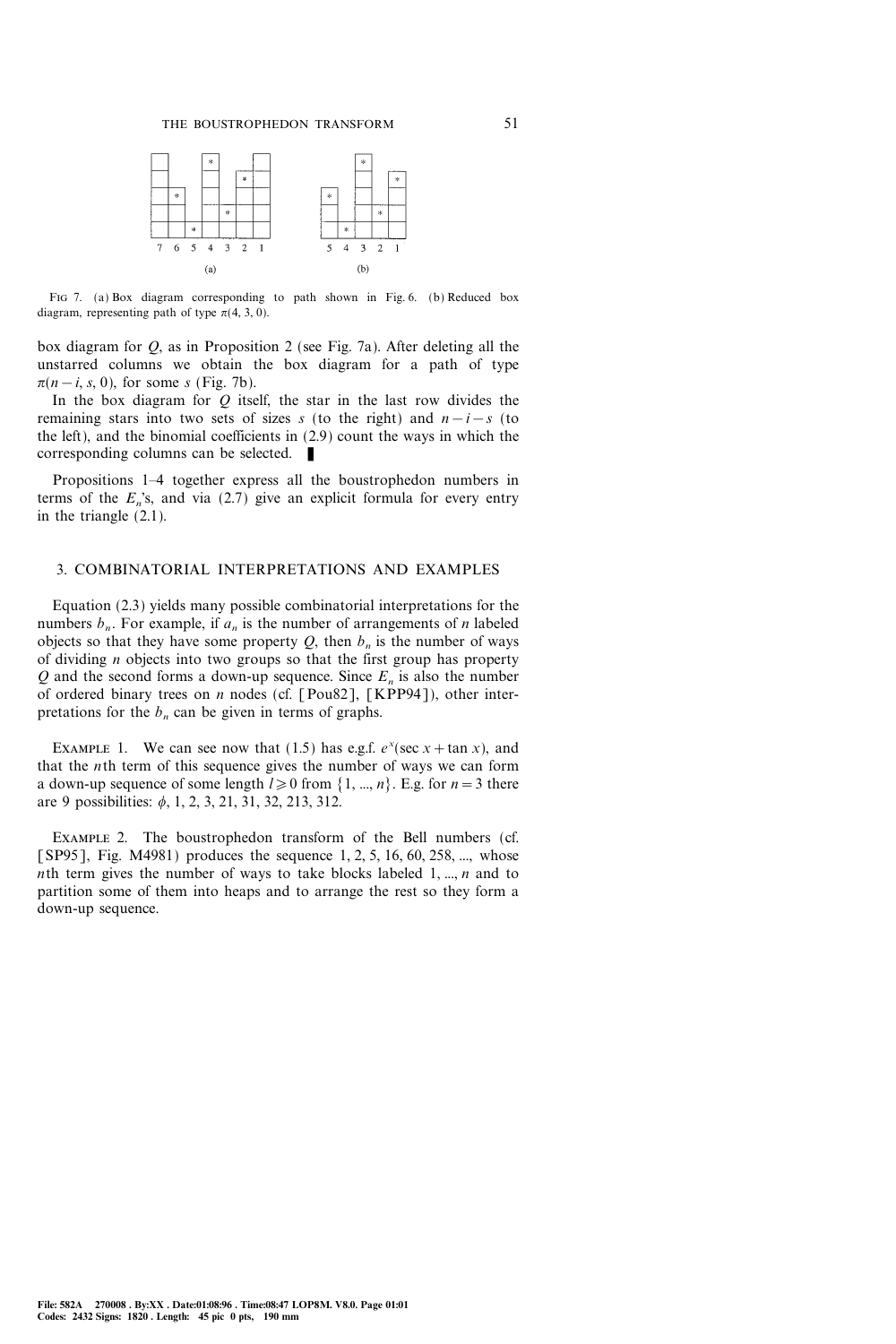

FIG. 8. The double-ox transform of 1, 1, 1, ... is 1, 3, 9, 35, 177, ...

EXAMPLE 3. The boustrophedon transform of the  $E_n$  sequence shifted one place to the left is the same sequence shifted two places to the left:

1 1 2 5 4 2 5 10 14 16 61 56 46 32 16 }}}

In view of Theorem 1, this means the e.g.f.  $\mathcal{E}(x)$  satisfies

$$
\mathscr{E}(x)\ \mathscr{E}'(x) = \mathscr{E}''(x).
$$

The initial conditions  $E_0 = E_1 = 1$  then give  $\mathscr{E}(x) = \sec x + \tan x$  as the solution.

EXAMPLE 4. The sequence 1, 0, 1, 1, 2, 6, 17, 62, 259, 1230, ... is the lexicographically earliest sequence that begins with 1 and shifts two places left under the boustrophedon transform. (Examples 3 and 4 are both eigensequences for this transform, in the notation of [BS95].) We do not know of any combinatorial interpretation for these numbers.

Example 5: The Double-Ox Transform. Generalizing some examples of Arnold ([Arn92], see also [Dum95]), we consider two oxen plowing separate fields with a messenger that takes the output at the end of one row and rushes it to be used by the other ox as input to the next row. For example, if the initial sequence (shown in italics in Fig. 8) is 1, 1, 1, ..., this produces the output sequence (shown in bold) 1, 3, 9, 35, 177, 1123, ....

Less colorfully, let  $\mathbf{a} = a_0, a_1, ...$  be the initial sequence,  $\mathbf{m} = m_0, m_1, ...$ the middle (or messenger) sequence, and  $\mathbf{b}=b_0, b_1, ...$  the transformed sequence. We define two triangles of numbers  $\{L_{n,k}\}\$  and  $\{R_{n,k}\}\$ , with  $0 \leq k \leq n$ , by

$$
L_{2i, 0} = a_{2i}, \t R_{2i+1, 0} = a_{2i+1},
$$
  
\n
$$
L_{2i, 2i} = R_{2i, 0} = m_{2i}, \t L_{2i+1, 0} = R_{2i+1, 2i+1} = m_{2i+1},
$$
  
\n
$$
L_{2i+1, 2i+1} = b_{2i+1}, \t R_{2i, 2i} = b_{2i},
$$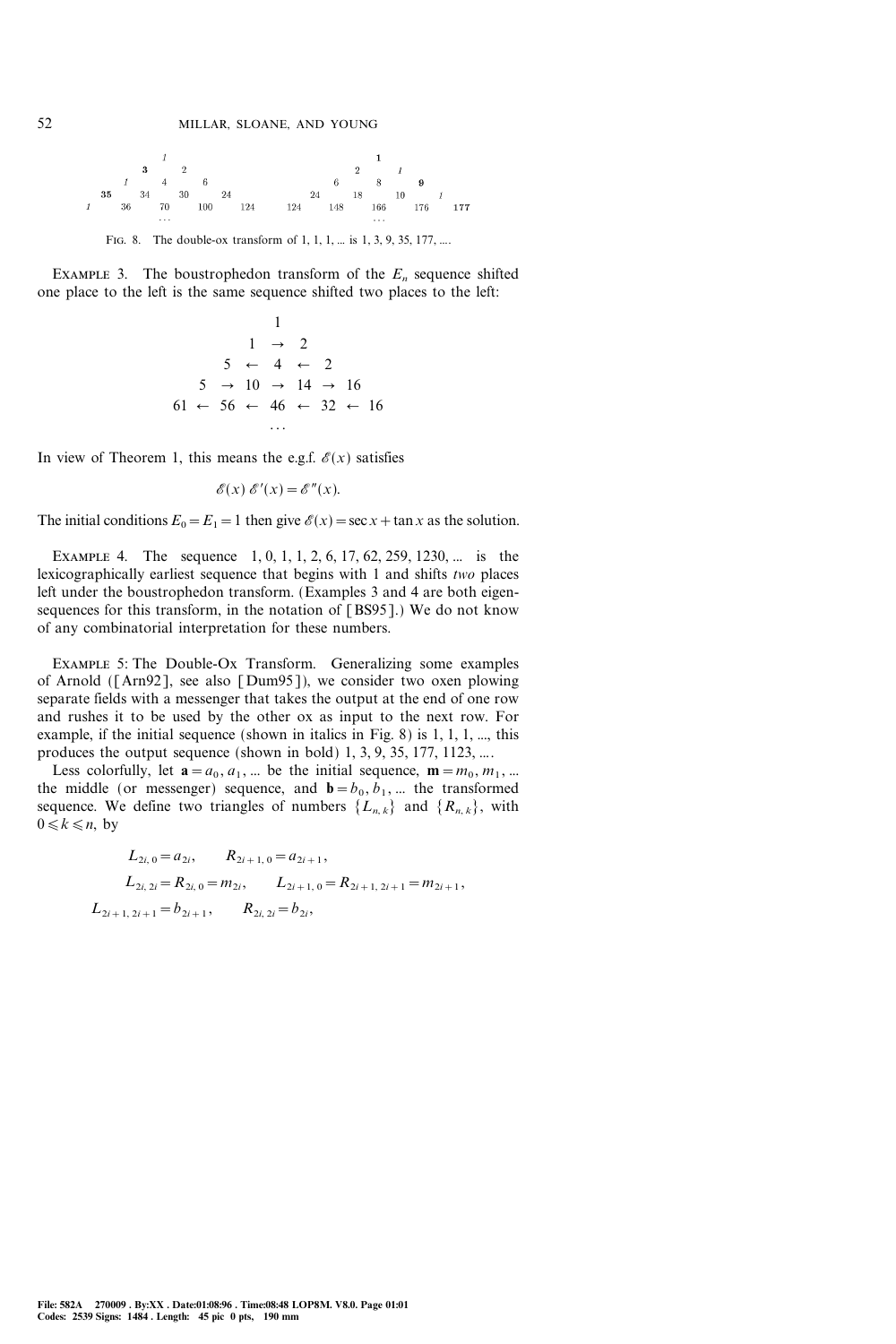and

$$
L_{n+1,k+1} = L_{n+1,k} + L_{n,n-k}, \qquad R_{n+1,k+1} = R_{n+1,k} + R_{n,n-k}.
$$

We were happy to find that Theorem 1 leads to an equally simple description of this transformation. The proof is left to the reader.

THEOREM 2. The e.g.f.'s of  $\mathbf{a}$ ,  $\mathbf{m}$  and  $\mathbf{b}$  are related by

$$
\mathcal{M}(x) = \frac{1}{\cos x - \sin x} \mathcal{A}(x),
$$

$$
\mathcal{B}(x) = \frac{\cos x + \sin x}{\cos x - \sin x} \mathcal{A}(x).
$$

#### ACKNOWLEDGMENTS

We thank Richard Guy for suggesting the problem, and J. H. Conway, I. M. Pak, and S. Plouffe for helpful discussions. A referee suggested that since the boustrophedon and doubleox transforms are associated with the root systems  $A_n$  and  $C_n$ , respectively (cf. [Arn92]), it would be worthwhile studying analogues of these transforms for other root systems.

#### REFERENCES

- [And79] D. André, Développements de sec x et de tang x, C. R. Acad. Sci. Paris 88 (1879), 965-967.
- [And81] D. André, Sur les permutations alternées, J. Math. Pures Appl. 7 (1881), 167-184.
- [Arn91] V. I. Arnold, Bernoulli-Euler updown numbers associated with function singularities, their combinatorics and arithmetics, Duke Math. J.  $63$  (1991), 537–555.
- [Arn92] V. I. Arnold, The calculus of snakes and the combinatorics of Bernoulli, Euler and Springer numbers of Coxeter groups, Uspekhi Mat. Nauk. 47, No. 1 (1992), 3-45; Russian Math. Surveys 47 (1992), 1-51. [Engl. transl.]
- [BS95] M. Bernstein and N. J. A. Sloane, Some canonical sequences of integers, Linear Algebra Appl. 226-228 (1995), 57-72.
- [Com74] L. Comtet, "Advanced Combinatorics," Reidel, Dordrecht, 1974.
- [CG96] J. H. Conway and R. K. Guy, "The Book of Numbers," Springer-Verlag, New York, in press.
- [Dum95] D. Dumont, Further triangles of Seidel-Arnold type and continued fractions related to Euler and Springer numbers, Adv. Appl. Math. 16 (1995), 275-296.
- [Ent66] R. C. Entringer, A combinatorial interpretation of the Euler and Bernoulli numbers, Nieuw. Arch. Wisk. 14 (1966), 241-246.
- [Guy95] R. K. Guy, personal communication, 1995.
- [Kem33] A. Kempner, On the shape of polynomial curves, Tô hoku Math. J. 37 (1933), 347-362.